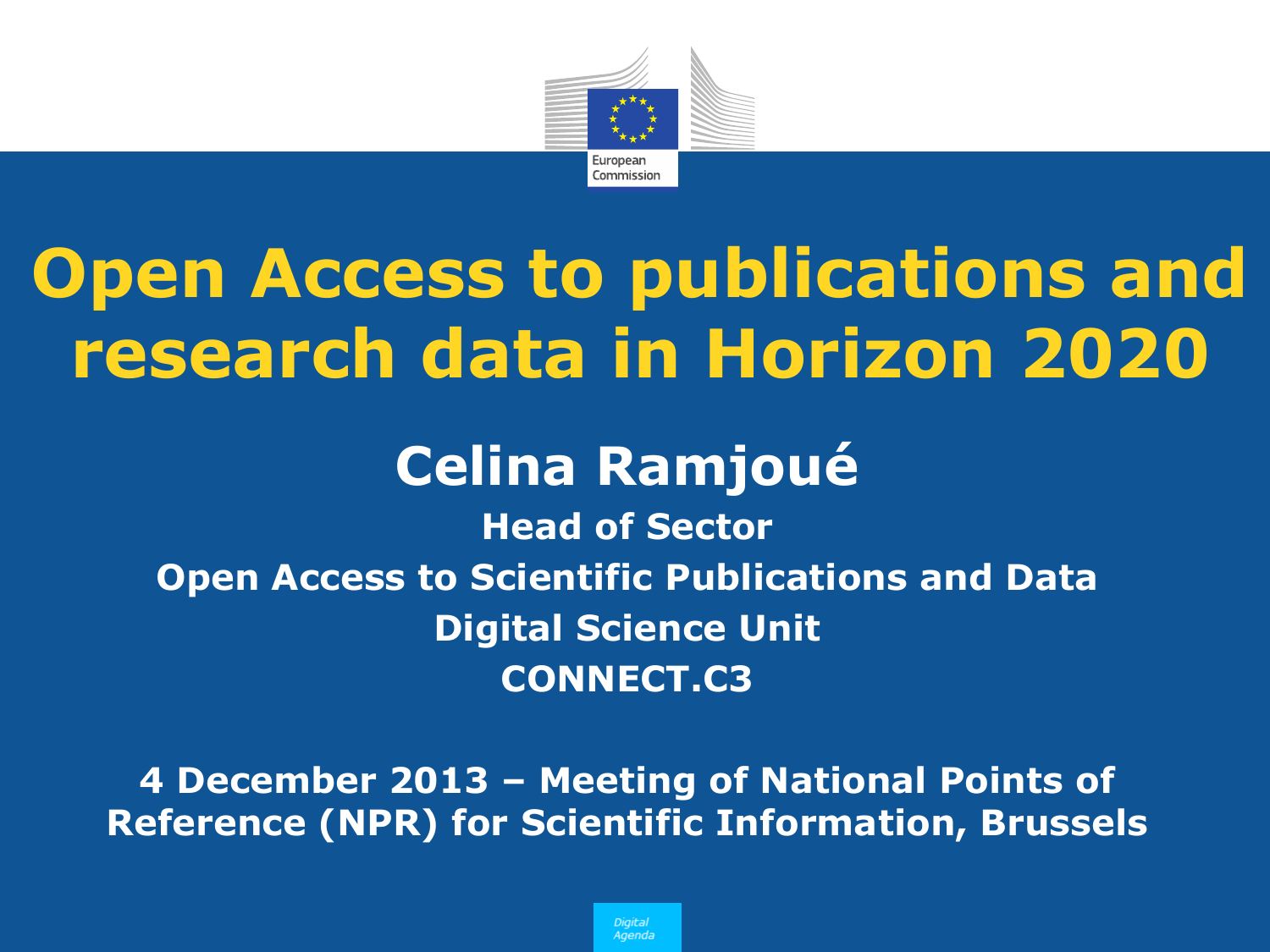

### **What do we understand by open access?**

#### **Open access (OA) = online access at no charge to the user**

- to peer-reviewed scientific publications
- to research data

#### **For publications: two main OA publishing business models**

- **Self-archiving (Green OA)**: deposit of manuscripts / usually **delayed OA** provided by author / repositories
- **OA Publishing (Gold OA)**: costs covered (e.g. by 'authors') / **immediate OA** provided by publisher / publisher website

*OA is not an obligation to publish*

*OA is not at odds with patenting*

*OA publications go through peer review process*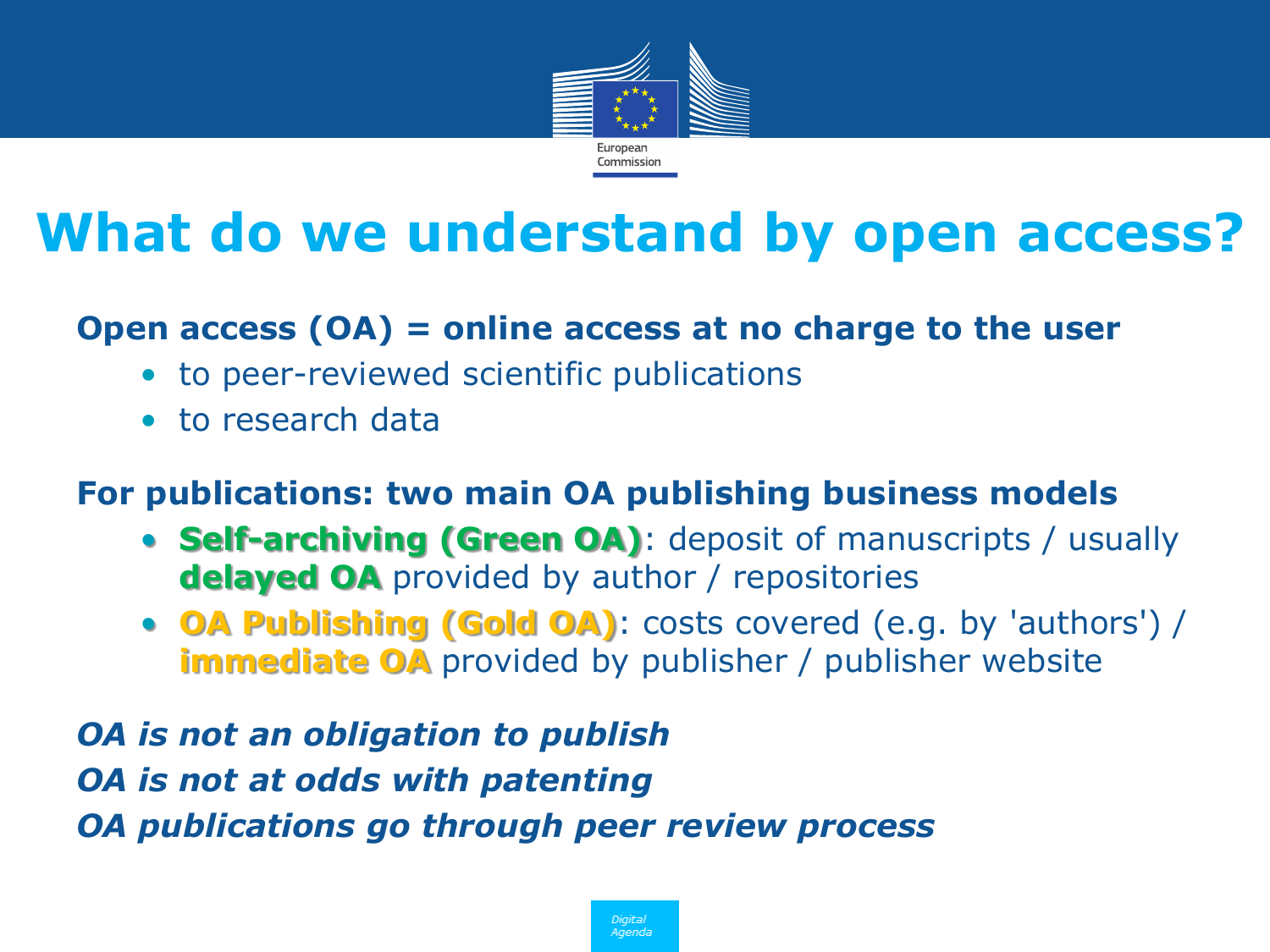

### **OA in context: Dissemination & exploitation of research results**

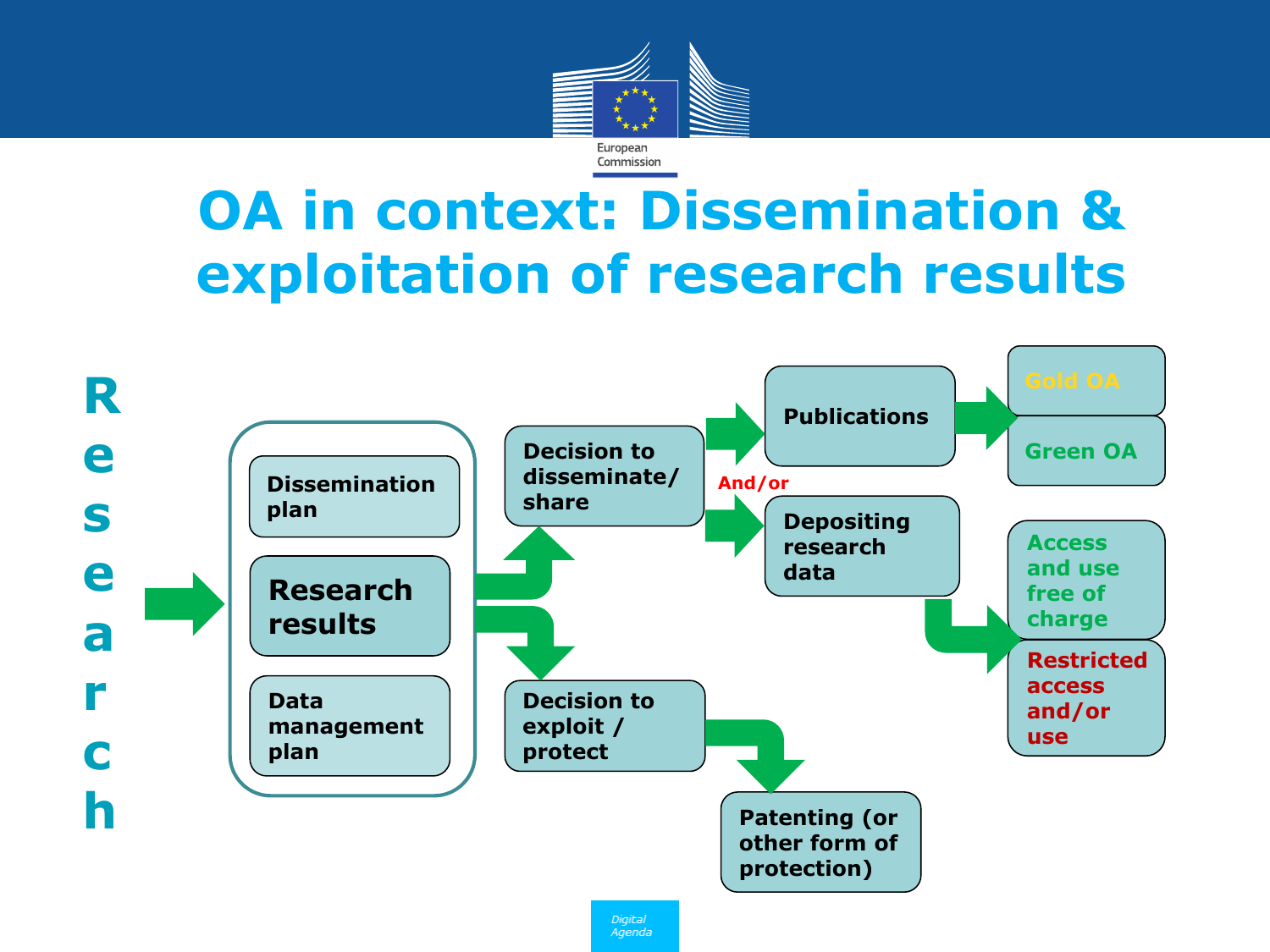

### **Why open access (OA)?**

#### • *Goal: to optimise the impact of publicly-funded research and innovation*

**How?** Open access to publications and research data resulting from EU-funded research / e.g. H2020

#### • *Expected impacts of open access:*

- Better science (build on previous results)
- More efficient science (avoid duplication & promote re-use)
- Economic growth (accelerated and open innovation)
- Improved transparency (involving citizens & society)

#### **Political basis: Scientific information package (Communication & Recommendation to MS) and ERA Communication, July 2012**

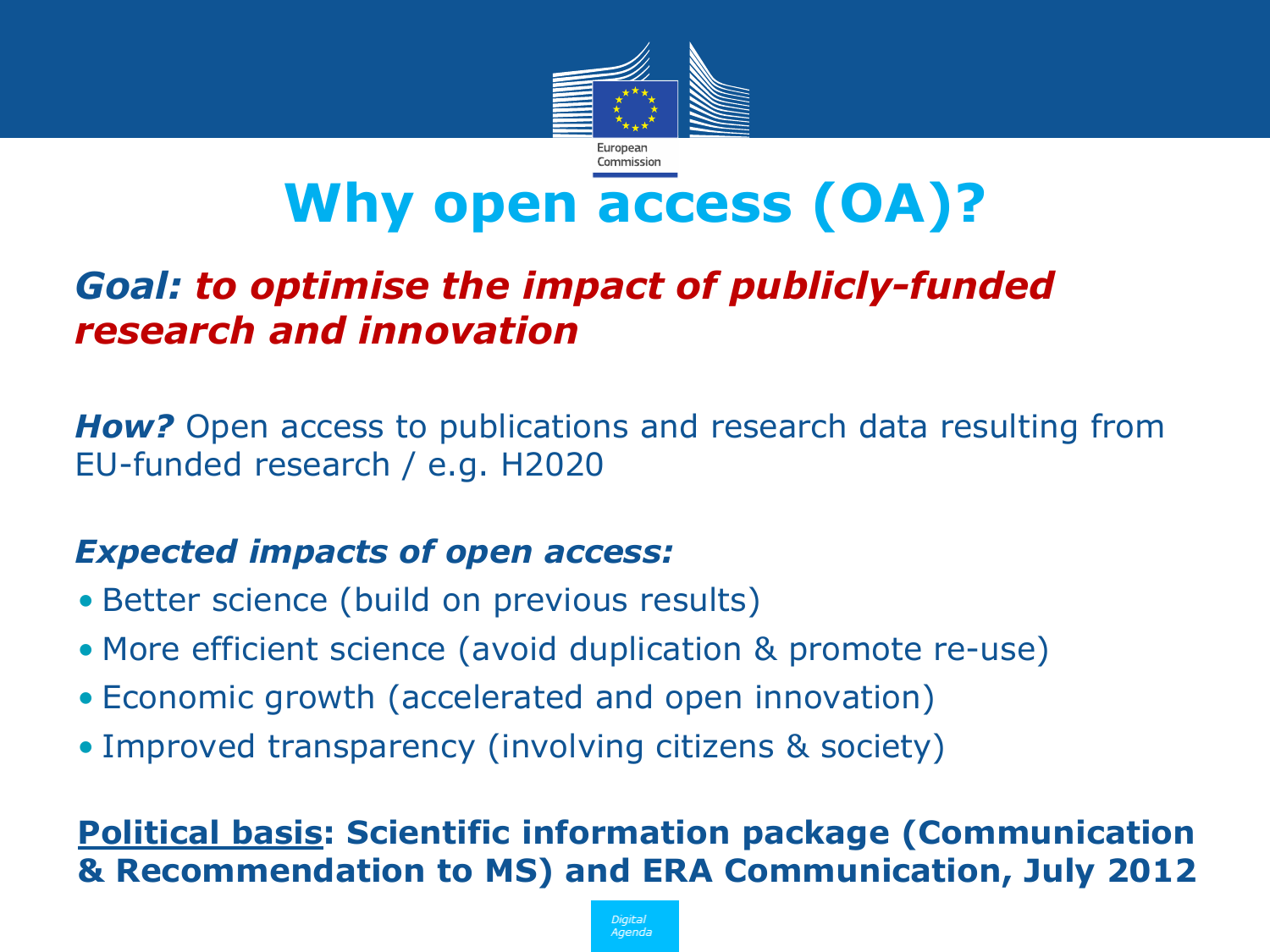

### **Open access in FP7**

#### • *OA publishing costs are eligible in FP7*

- Since the beginning of FP7, for all projects
- Limited to duration of project

#### • *OA Pilot in FP7*

- Best effort basis
- 7 areas (>1800 projects to date)
- 20% of total FP7 budget (2007-2013)
- 6/12 months embargo

#### • *European Research Council*

- Updated (2013) Scientific Council Guidelines for OA
- 6/12 months embargo
- OA to primary data

#### • *OpenAIRE*

- EU-funded portal giving access to repositories across Europe (impl[ements](http://erc.europa.eu/sites/default/files/document/file/open_access_policy_researchers_funded_ERC.pdf)  FP7 Pilot)
- 45.000 publications, 19.000 OA, 25.000 still under embargo

#### Click here  $\psi$







**UpenA** 

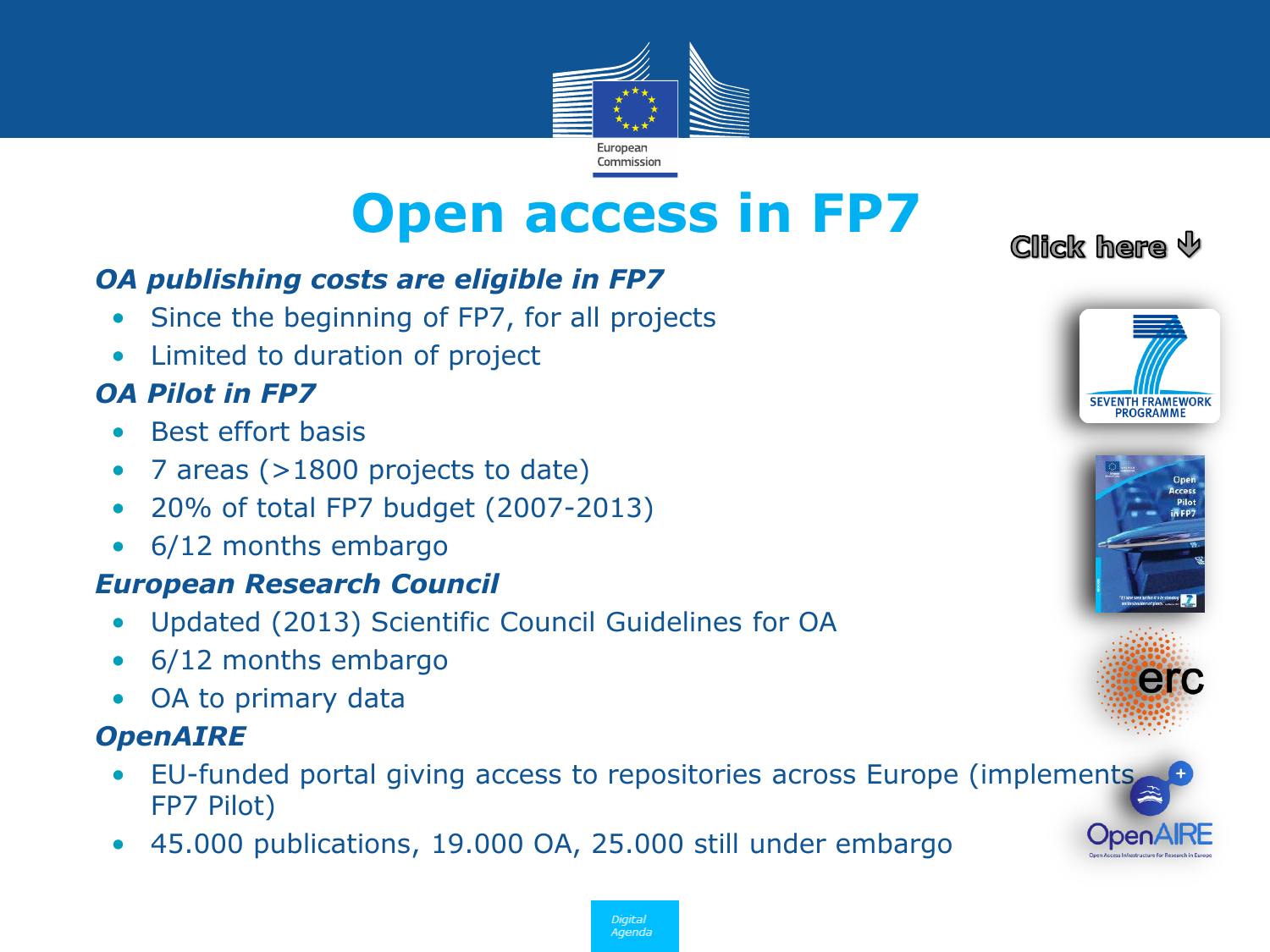

### **Open access in Horizon 2020: where to look**

- Regulation establishing Horizon 2020
- Rules for Participation
- Work Programme 2014-15
- Model Grant Agreement
- Annotated Model Grant Agreement
- Guidelines on Open Access in Horizon 2020
- **Adoption/launch: week of 9 December**

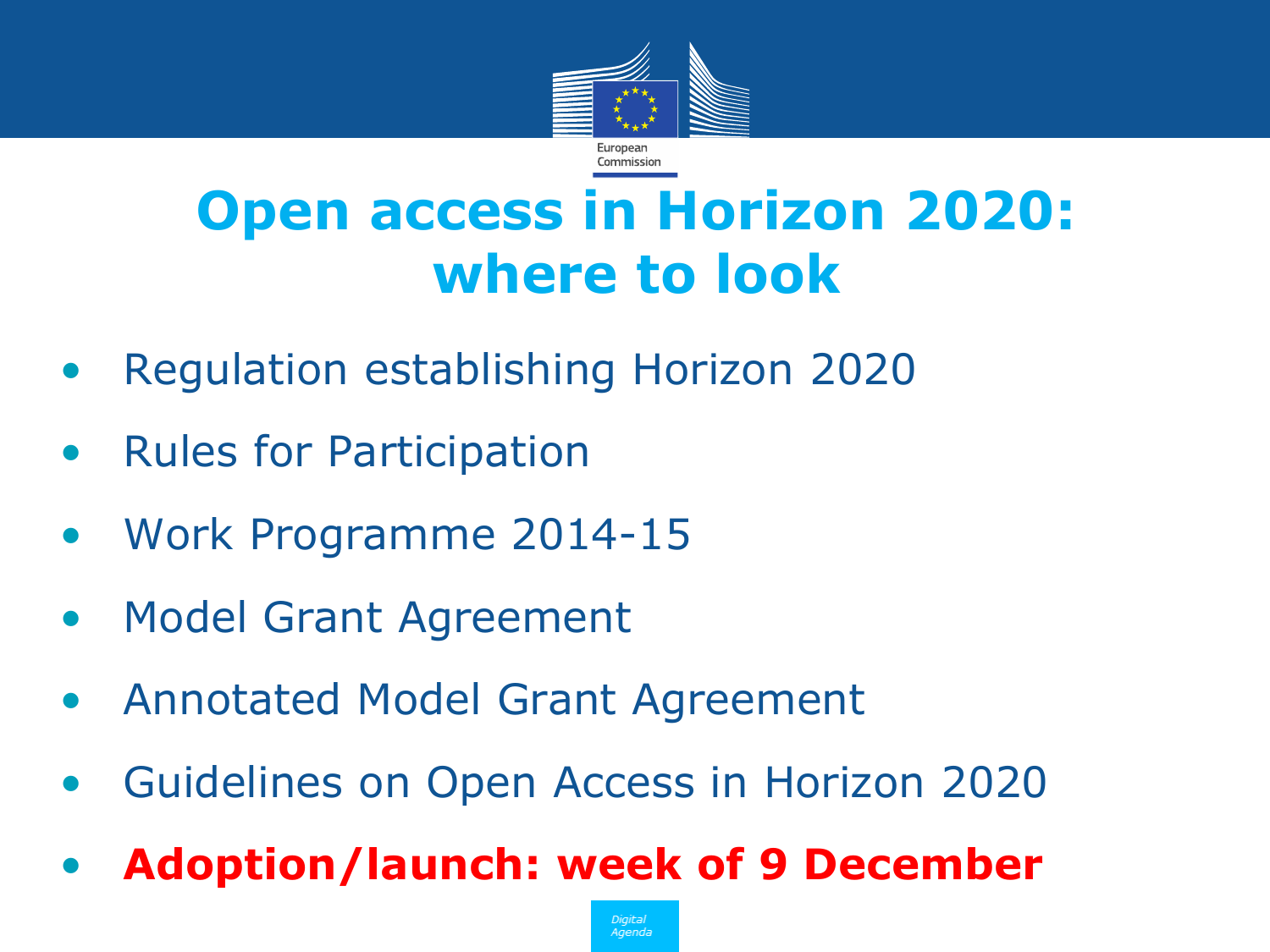

### **OA to publications mandate in H2020**

#### • **Each beneficiary must ensure OA to all peer-reviewed scientific publications relating to its results:**

- **Deposit** a machine-readable copy of the published version or final peer-reviewed manuscript accepted for publication in a repository of the researchers choice (possibly OpenAIRE compliant)
- **Ensure OA** on publication or at the latest within 6/12 months
- **Aim to deposit** at the same time **the research data needed to validate the results ("underlying data")**
- Ensure **OA to the bibliographic metadata** that identify the deposited publication, via the repository

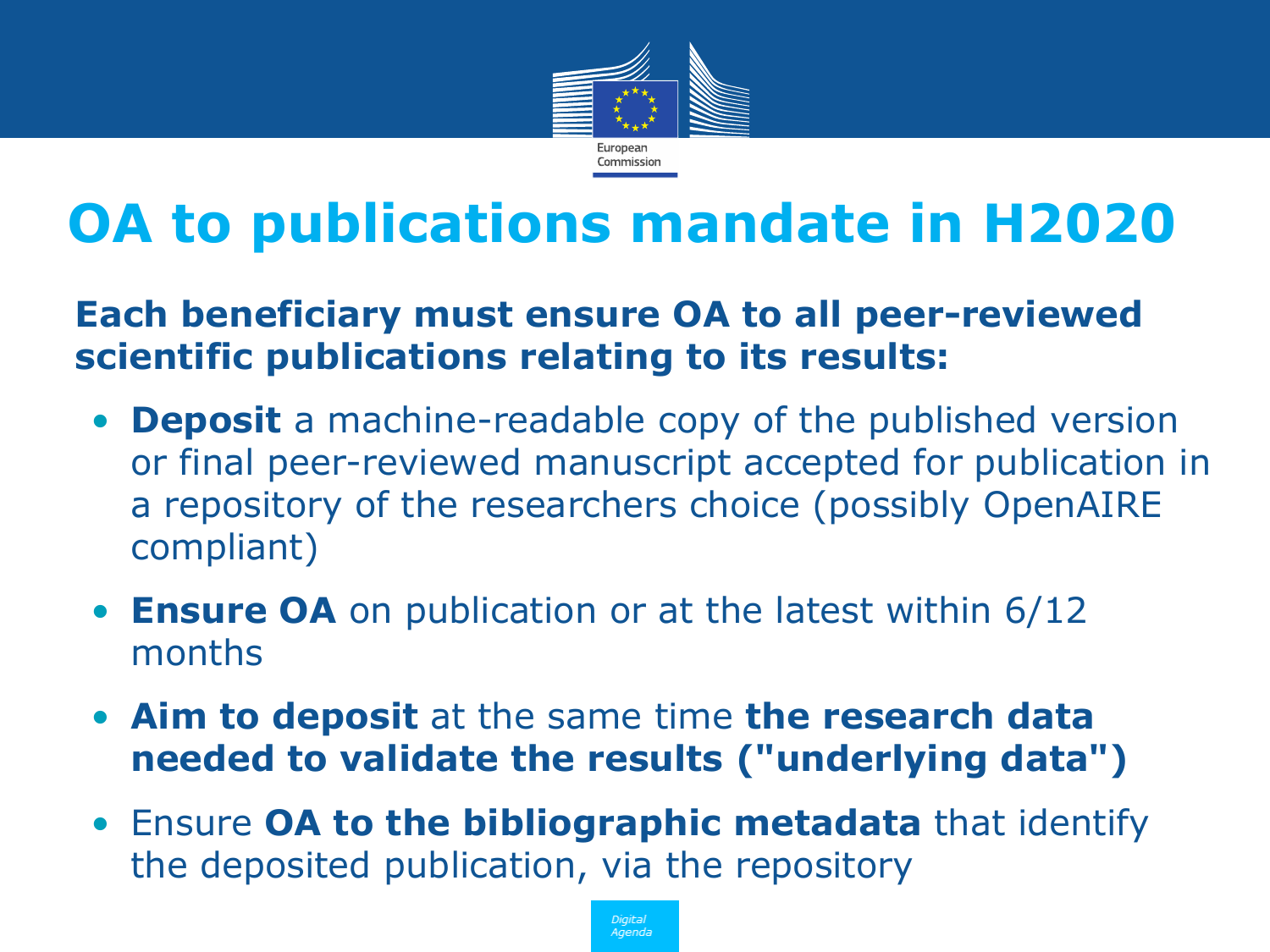

## **OA to publications mandate in H2020**

#### **Routes towards OA:**

- OA publishing and self-archiving considered valid and complementary routes
- Deposit into a repository also in the case of OA publishing

#### • **Costs for OA publishing:**

- Eligibility of OA publishing costs during the grant (as in FP7)
- Piloting a mechanism for open access publishing after the end of the grant agreement (call EINFRA-2-2014 – eInfrastructure on open access)

#### • **Licencing:**

• Encouragement to authors to retain their copyright and grant adequate licences to publishers (e.g. Creative Commons)

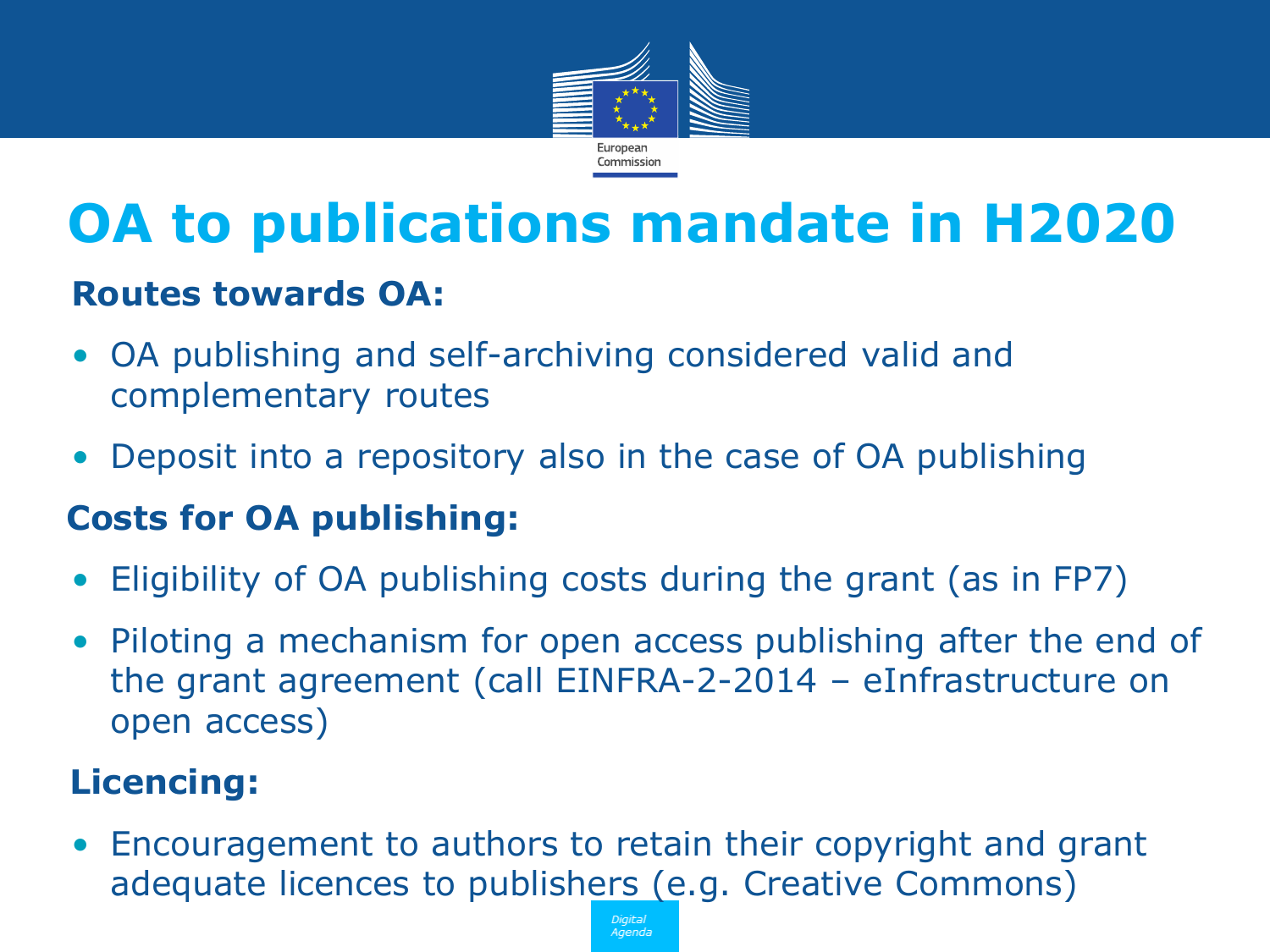

### **Pilot on Open Research Data in H2020**

#### • **Areas of the 2014-2015 Work Programme participating in the Open Research Data Pilot are:**

- Future and Emerging Technologies
- Research infrastructures part e-Infrastructures
- Leadership in enabling and industrial technologies Information and Communication Technologies
- Societal Challenge: Secure, Clean and Efficient Energy part Smart cities and communities
- Societal Challenge: Climate Action, Environment, Resource Efficiency and Raw materials – except raw materials
- Societal Challenge: Europe in a changing world inclusive, innovative and reflective Societies
- Science with and for Society

#### **Projects in other areas can participate on a voluntary basis.**

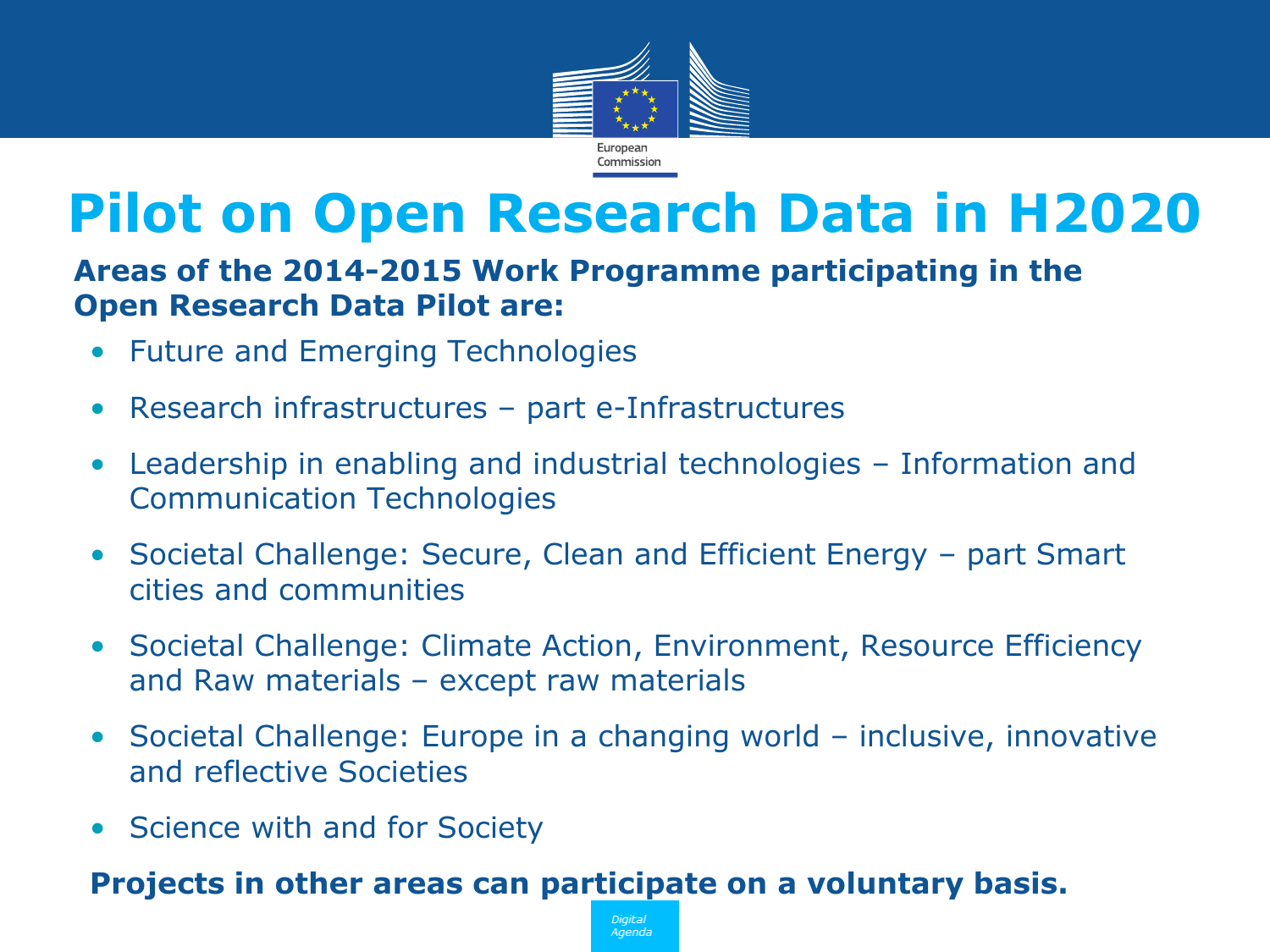

### **Pilot on Open Research Data in H2020**

#### **Types of data concerned:**

- Data (including associated metadata) needed to validate the results presented in scientific publications ("underlying data")
- Other data (including associated metadata) as specified in data management plan

#### • **Beneficiaries participating in the Pilot will:**

- Deposit this data in a research data repository of their choice
- Take measures to make it possible to access, mine, exploit, reproduce and disseminate free of charge (using e.g. Creative Commons licences)
- Provide information about tools and instruments at the disposal of the beneficiaries and necessary for validating the results (where possible, provide the tools and instruments themselves)

Agenda

#### **Support & monitoring to be developed**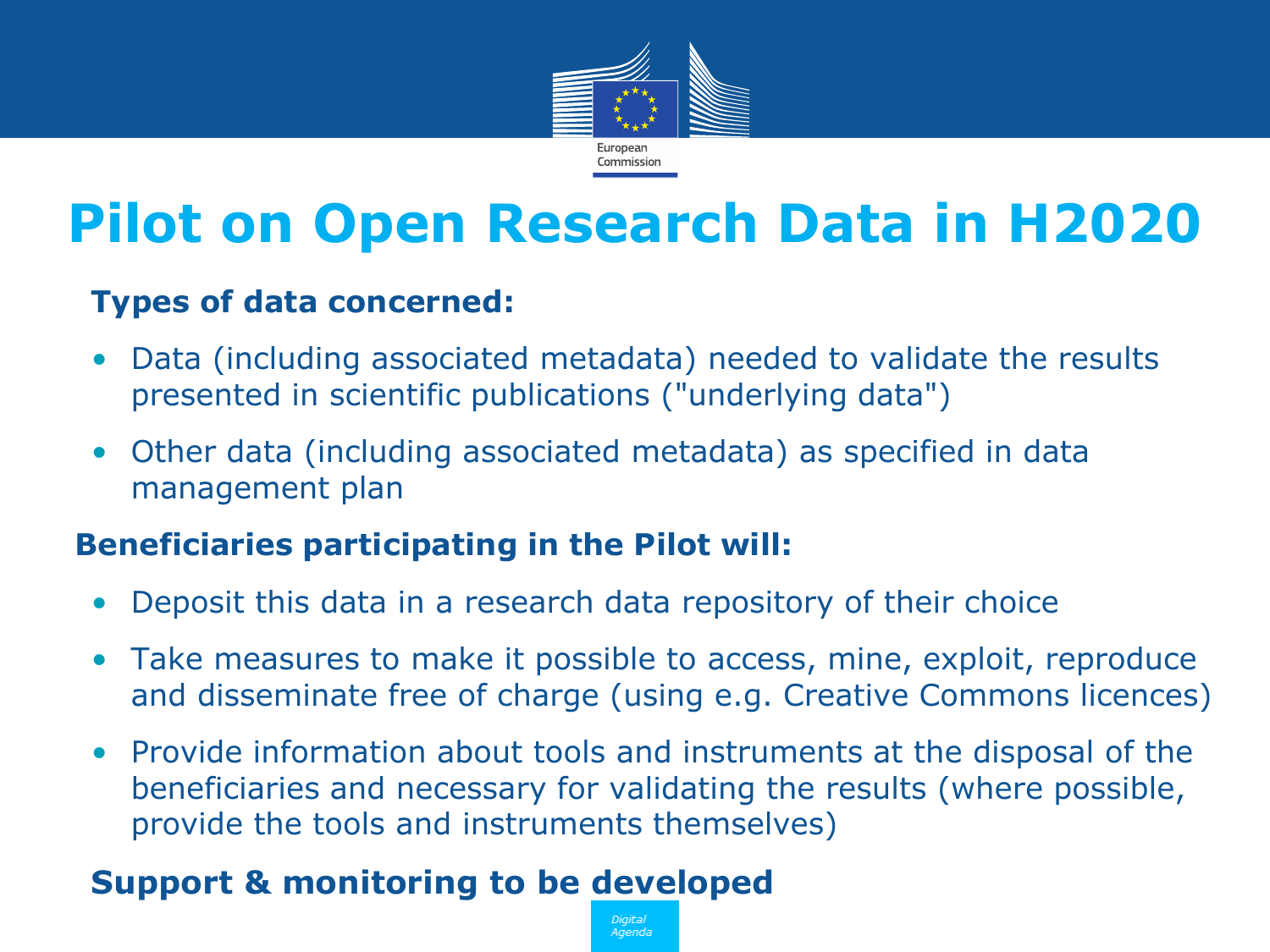

### **Pilot on Open Research Data in H2020**

#### • **Projects may opt out of the Pilot on Open Research Data in Horizon 2020 in a series of cases:**

- Conflict with obligation to protect results
- Conflict with confidentiality obligations
- Conflict with security obligations
- Conflict with rules on protection of personal data
- If the achievement of the action's main objective would be jeopardised by making specific parts of the research data openly accessible (to be explained in data management plan)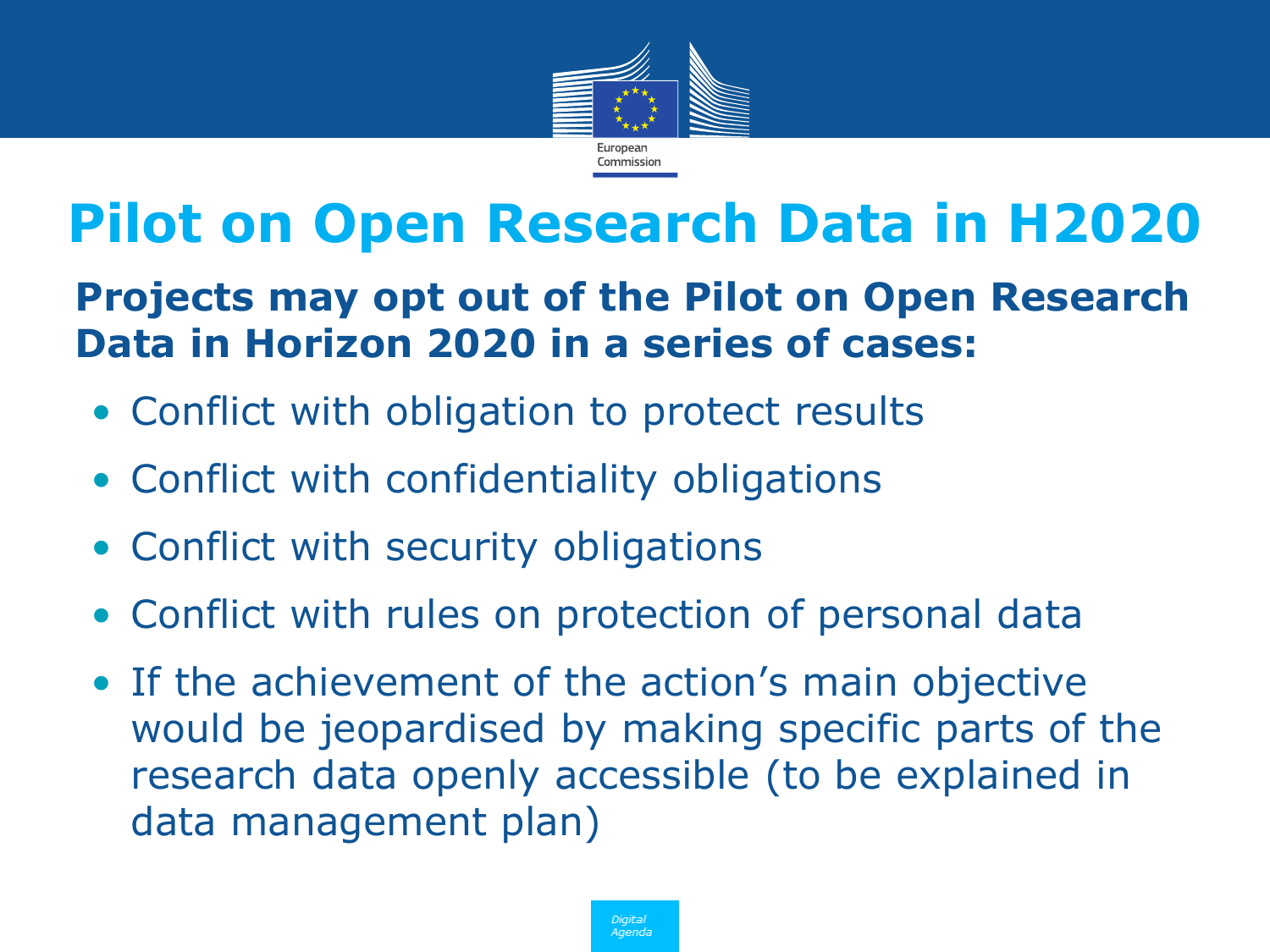

### **Data management in Horizon 2020**

- **Data Management Plans (DMPs) mandatory for all projects participating in the pilot**
- **Other projects invited to submit a DMP if relevant for their planned research**
- DMP questions:
	- •What data will be collected / generated?
	- •What standards will be used / how will metadata be generated?
	- •What data will be exploited? What data will be shared/made open?
	- •How will data be curated and preserved?

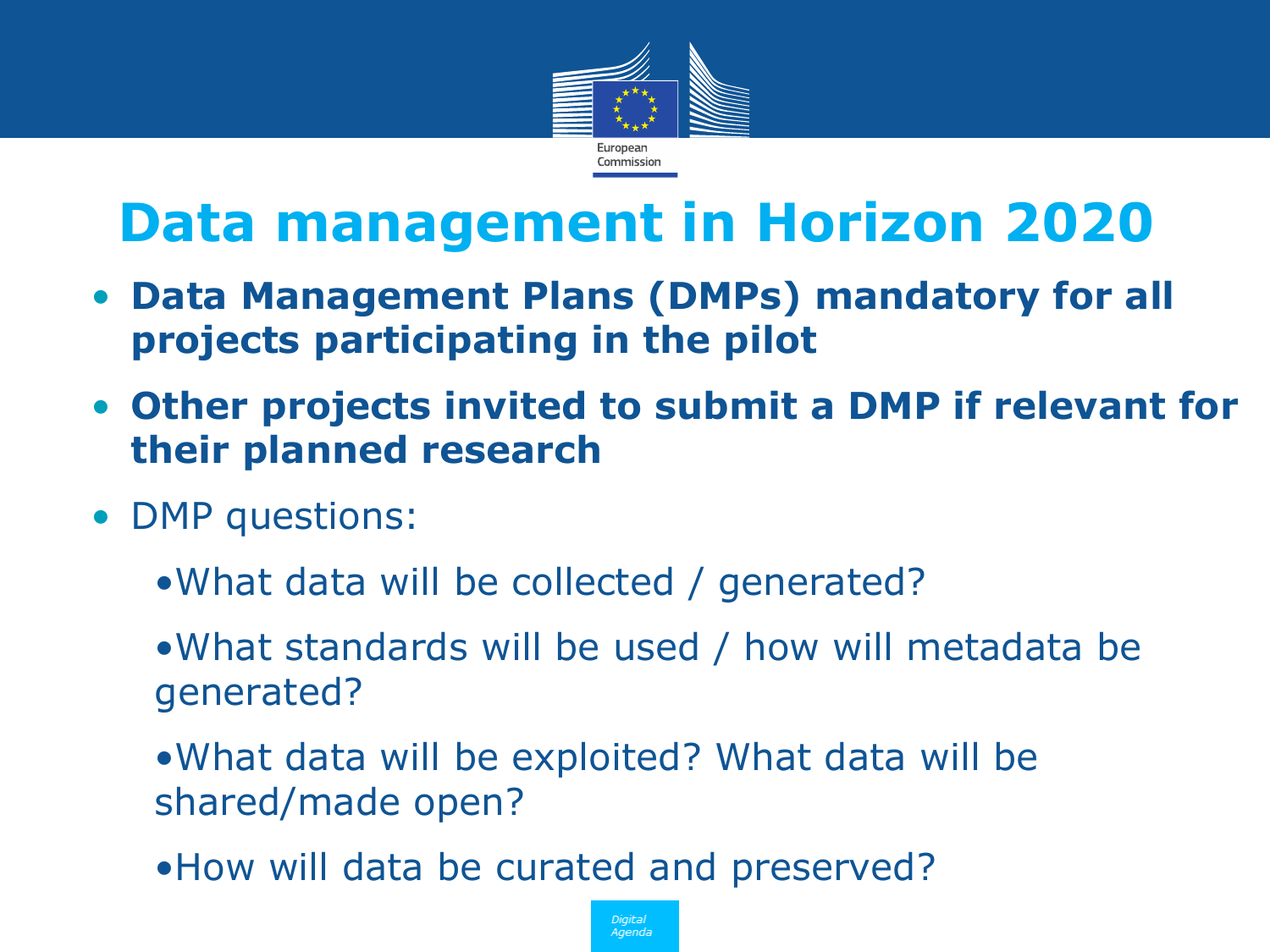

### **Infrastructure support: OpenAIRE**



• Started as an infrastructure for the EC FP7 Open Access Pilot (covering 20% of FP7 funding)

- **Harvests information of the whole FP7 publication output and generates relevant statistics (currently: 45.000+ publications; 19.000+ OA publications)**
- **Helpdesk & contact points in the EU Member States**
- **Repository for 'homeless' publications (Orphan repository)**
- **Is prepared to provide same support for H2020 including the Open Data Pilot (+ automatic data exchange with EC)**

• *Expected to become a legal entity* **[www.openaire.eu](http://www.openaire.eu/)**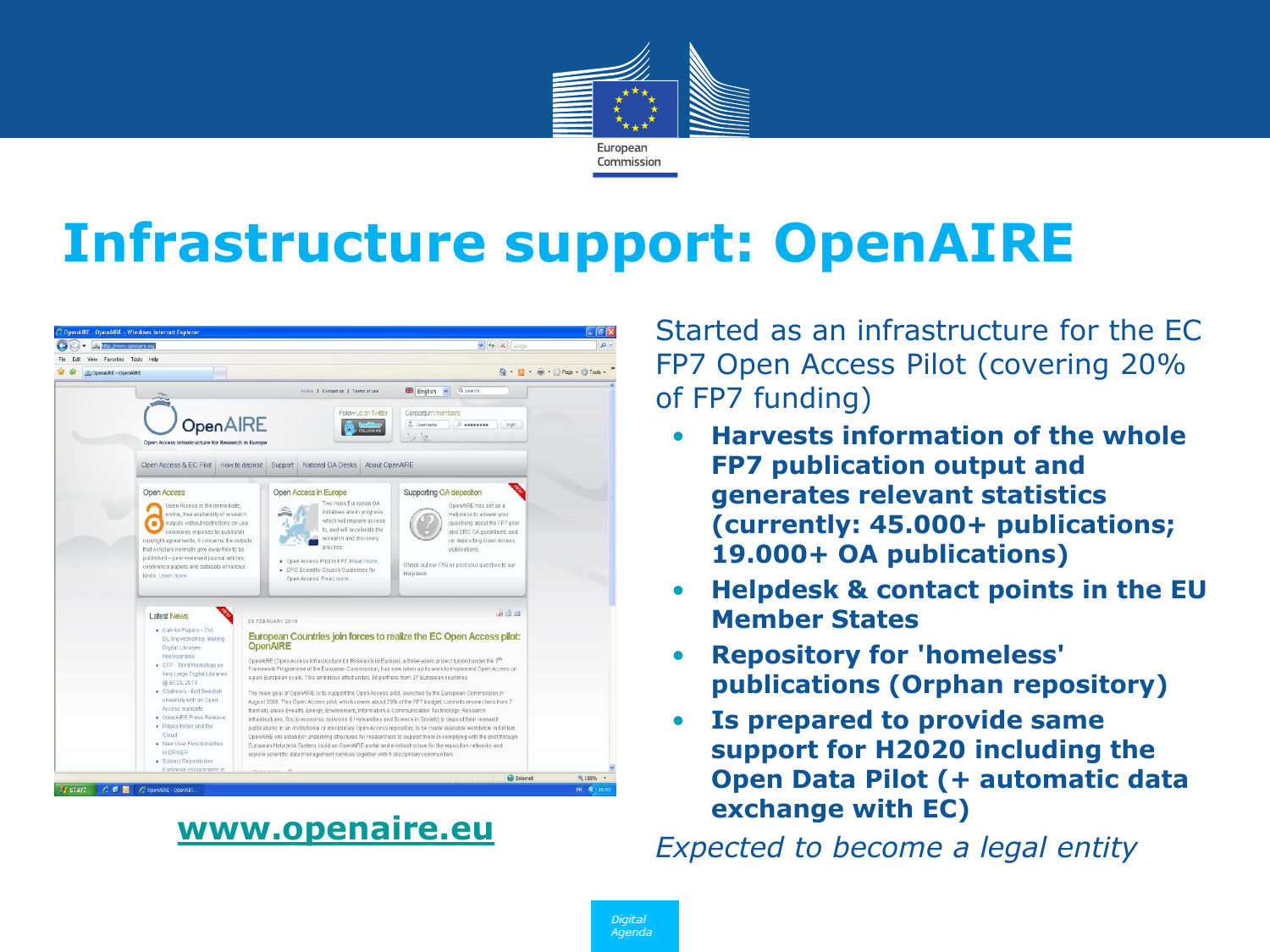

### **In summary**

- **Open access:** means improving efficiency, quality and impact of publicly-funded research for society and innovation in Europe.
- **Open access to publications**: a general principle in H2020. Both self-archiving and open access publishing models promoted. Depositing underlying data as a new element.
- **Open access to data :** a pilot in H2020 will test and analyse experiences. Monitoring during H2020.
- **Open access** is not a goal in itself, but one key element in promoting better research and innovation through open digital science practices.